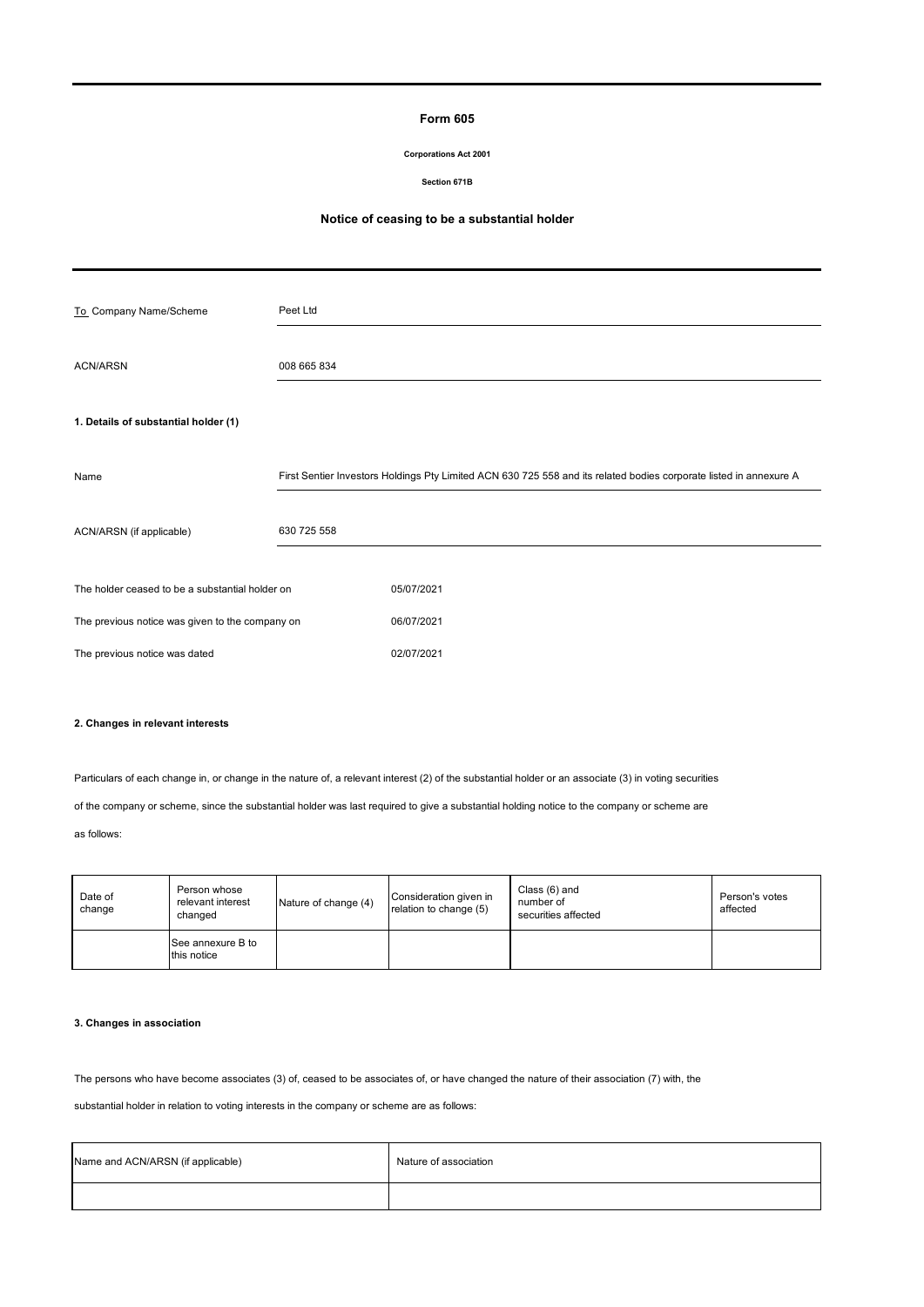# **4. Addresses**

The addresses of persons named in this form are as follows:

| Name                                                       | Address                                                                                                           |
|------------------------------------------------------------|-------------------------------------------------------------------------------------------------------------------|
| First Sentier Investors Realindex Pty Ltd ACN 133 312 017  | Level 5, Tower Three International Towers Sydney, 300 Barangaroo Avenue, Barangaroo<br>NSW 2000, Australia        |
| First Sentier Investors (Australia) IM Ltd ACN 114 194 311 | Level 5, Tower Three International Towers Sydney, 300 Barangaroo Avenue, Barangaroo<br><b>NSW 2000. Australia</b> |
| Mitsubishi UFJ Financial Group                             | 2-7-1, Marunouchi, Chiyoda-ku, Tokyo 100-8330, Japan                                                              |

## **Signature**

| print name | Rachel Lim | capacity | <b>Company Secretary</b> |
|------------|------------|----------|--------------------------|
| sign here  | jeannex    | date     | 07/07/2021               |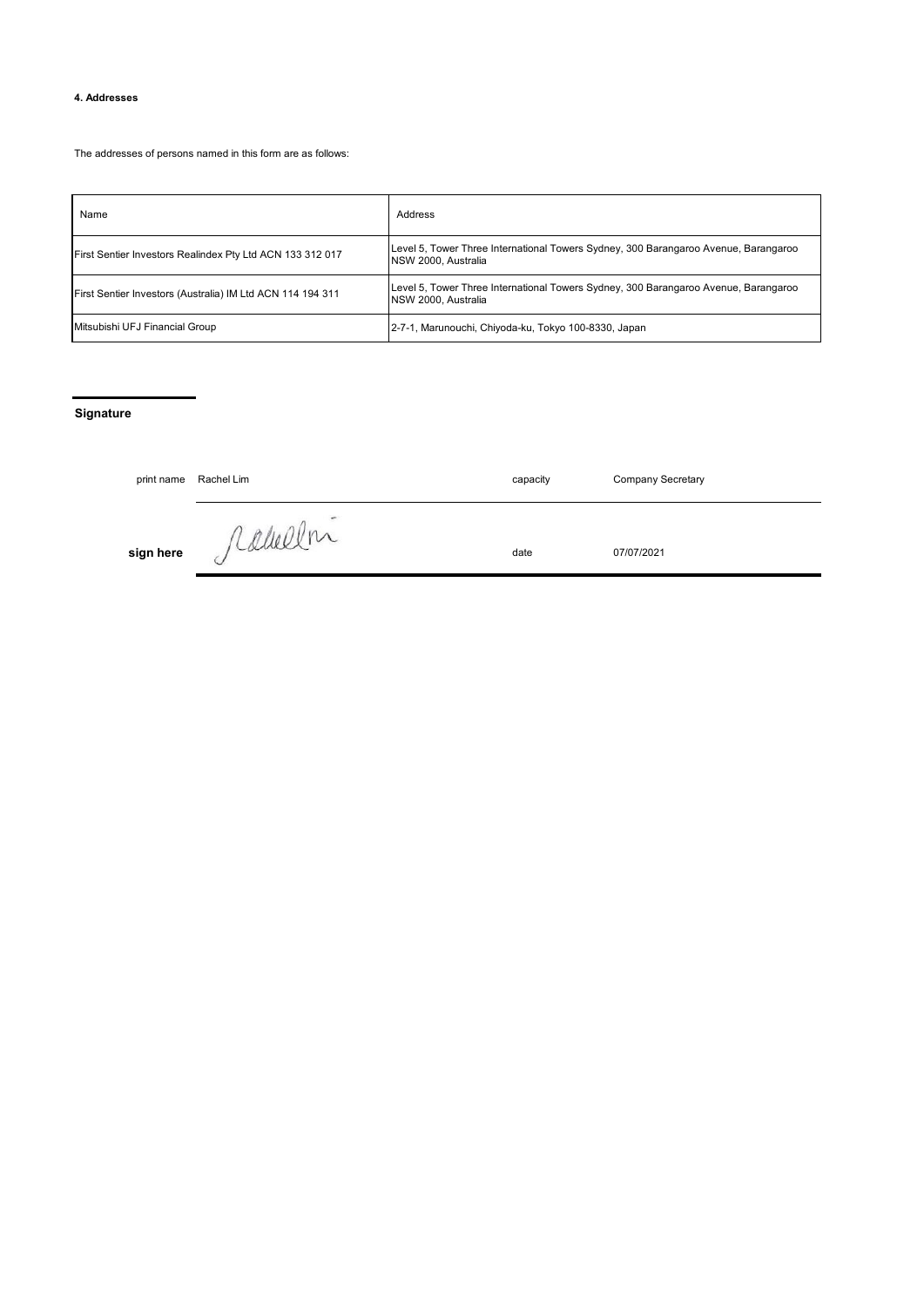#### **Annexure A**

## This is Annexure A referred to in Form 605, Notice of ceasing to be a substantial holder dated 05/07/2021

radullni

Rachel Lim

Company Secretary

Dated the 07/07/2021

#### **SCHEDULE**

Mitsubishi UFJ Trust and Banking Corporation (Registration No. 0100-01-008770) FSIB LTD (Registration No. 26193) First Sentier Investors Strategic Investments Pty Limited (ACN 625 765 399) First Sentier Investors Realindex Pty Ltd (ACN 133 312 017) First Sentier Investors International IM Limited (Company No. SC079063) First Sentier Investors Europe Holdings Limited (Company No. 03904310) First Sentier Investors Asia Holdings Limited (ACN 054 571 701) Mitsubishi UFJ Financial Group, Inc (Registration No. 0100-01-073486) First Sentier Investors (UK) Funds Limited (Company No. 02294743) First Sentier Investors (UK) IM Limited (Company No. SC047708) First Sentier Investors (UK) Services Limited (Company No. 03904320) First Sentier Investors (US) LLC (File Number 546 9442) First Sentier Investors (Malta) Limited (Company Code C41267) First Sentier Investors (Malta) Holdings Limited (Company Code C41260) First Sentier Investors (Singapore) Holdings Limited (Registration No. 199901706Z) First Sentier Investors (Singapore) (COMPANY NO. 196900420D) CFSIM (Company No. 00153197) First Sentier Investors (Luxembourg) EDIF I MC S.A.R.L (Company No. B128117) First Sentier Investors (Luxembourg) EDIF II GP S.Á.R.L (Company No. B204413) First Sentier Investors (Japan) Limited (Company No. 0104-01-093090) First Sentier Infrastructure Managers (International) Limited (Company No. 298444) First Sentier Investors (Australia) IM Ltd (ACN 114 194 311) First Sentier Investors (Luxembourg) EDIF I Feeders MC S.A.R.L (Company No. B134314) First Sentier Investors (Ireland) Limited (Company No. 629188) First Sentier Investors (Australia) Infrastructure Holdings Ltd (ACN 085 313 926) First Sentier Investors (Australia) Infrastructure Managers Pty Ltd (ACN 101 384 294) First Sentier Investors (Hong Kong) Nominees Limited (CR NO. 0206615) First Sentier Investors (Australia) RE Ltd (ACN 006 464 428) First Sentier Investors (Hong Kong) Limited (CR No. 0206616) First Sentier Investors (Australia) Services Pty Limited (ACN 624 305 595) First Sentier Investors (Hong Kong) AMC Limited (CR NO. 0580652)

SI Holdings Limited (Company No. SC109439)